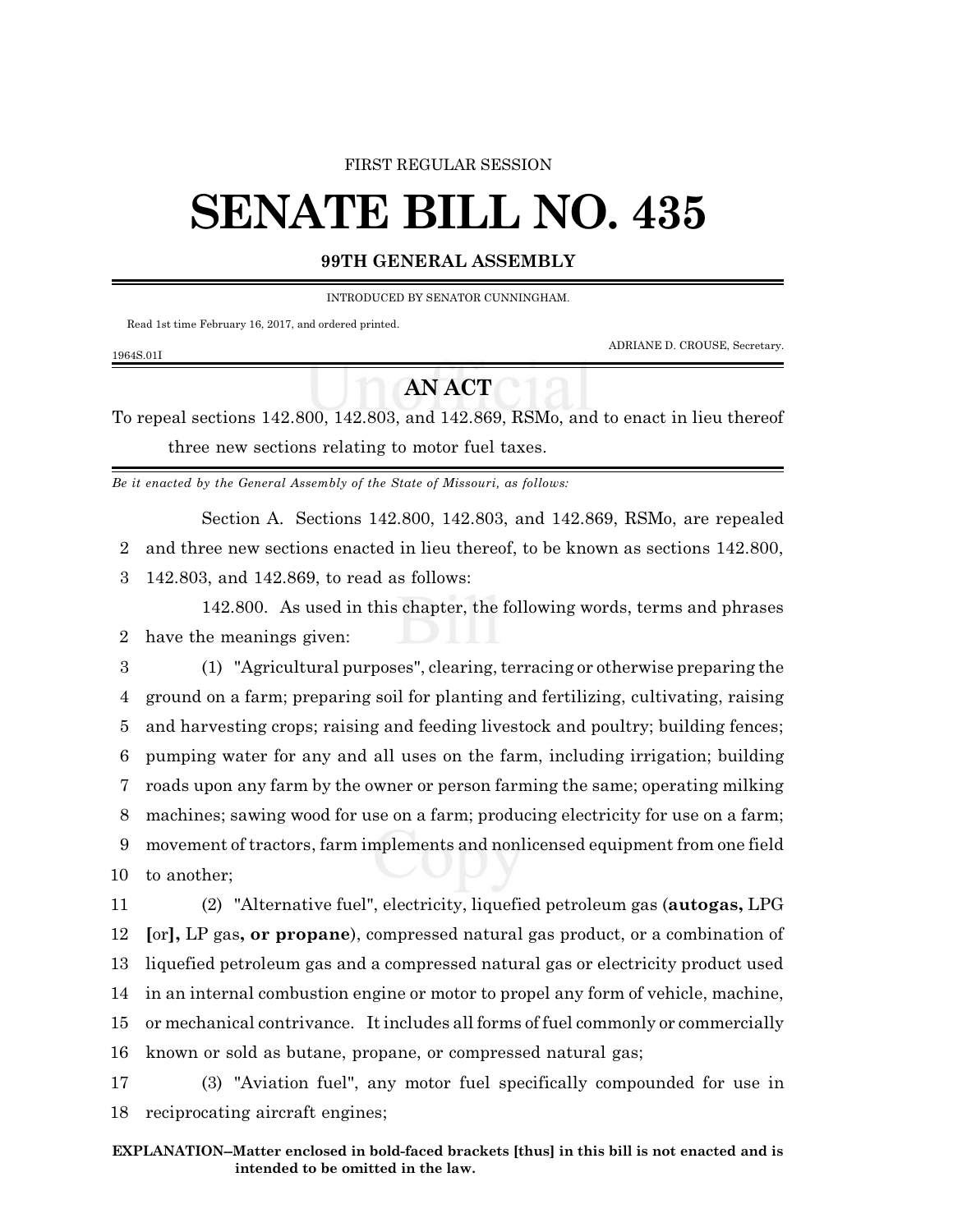(4) "Blend stock", any petroleum product component of motor fuel, such as naphtha, reformat, toluene or kerosene, that can be blended for use in a motor fuel without further processing. The term includes those petroleum products presently defined by the Internal Revenue Service in regulations pursuant to 26 U.S.C., Sections 4081 and 4082, as amended. However, the term does not include any substance that:

 (a) Will be ultimately used for consumer nonmotor fuel use; and (b) Is sold or removed in drum quantities (fifty-five gallons) or less at the time of the removal or sale;

 (5) "Blended fuel", a mixture composed of motor fuel and another liquid including blend stock, other than a de minimis amount of a product such as carburetor detergent or oxidation inhibitor, that can be used as a fuel in a highway vehicle. This term includes but is not limited to gasohol, ethanol, methanol, fuel grade alcohol, diesel fuel enhancers and resulting blends;

 (6) "Blender", any person that produces blended motor fuel outside the bulk transfer/terminal system;

 (7) "Blending", the mixing of one or more petroleum products, with or without another product, regardless of the original character of the product blended, if the product obtained by the blending is capable of use or otherwise sold for use in the generation of power for the propulsion of a motor vehicle, an airplane, or a motorboat. The term does not include the blending that occurs in the process of refining by the original refiner of crude petroleum or the blending of products known as lubricating oil and greases;

 (8) "Bulk plant", a bulk motor fuel storage and distribution facility that is not a terminal within the bulk transfer system and from which motor fuel may be removed by truck;

 (9) "Bulk transfer", any transfer of motor fuel from one location to another by pipeline tender or marine delivery within the bulk transfer/terminal system;

 (10) "Bulk transfer/terminal system", the motor fuel distribution system consisting of refineries, pipelines, vessels, and terminals. Motor fuel in a refinery, pipeline, boat, barge or terminal is in the bulk transfer/terminal system. Motor fuel in the fuel supply tank of any engine, or in any tank car, rail car, trailer, truck, or other equipment suitable for ground transportation is not in the bulk transfer/terminal system;

(11) "Consumer", the user of the motor fuel;

(12) "Delivery", the placing of motor fuel or any liquid **or propulsion**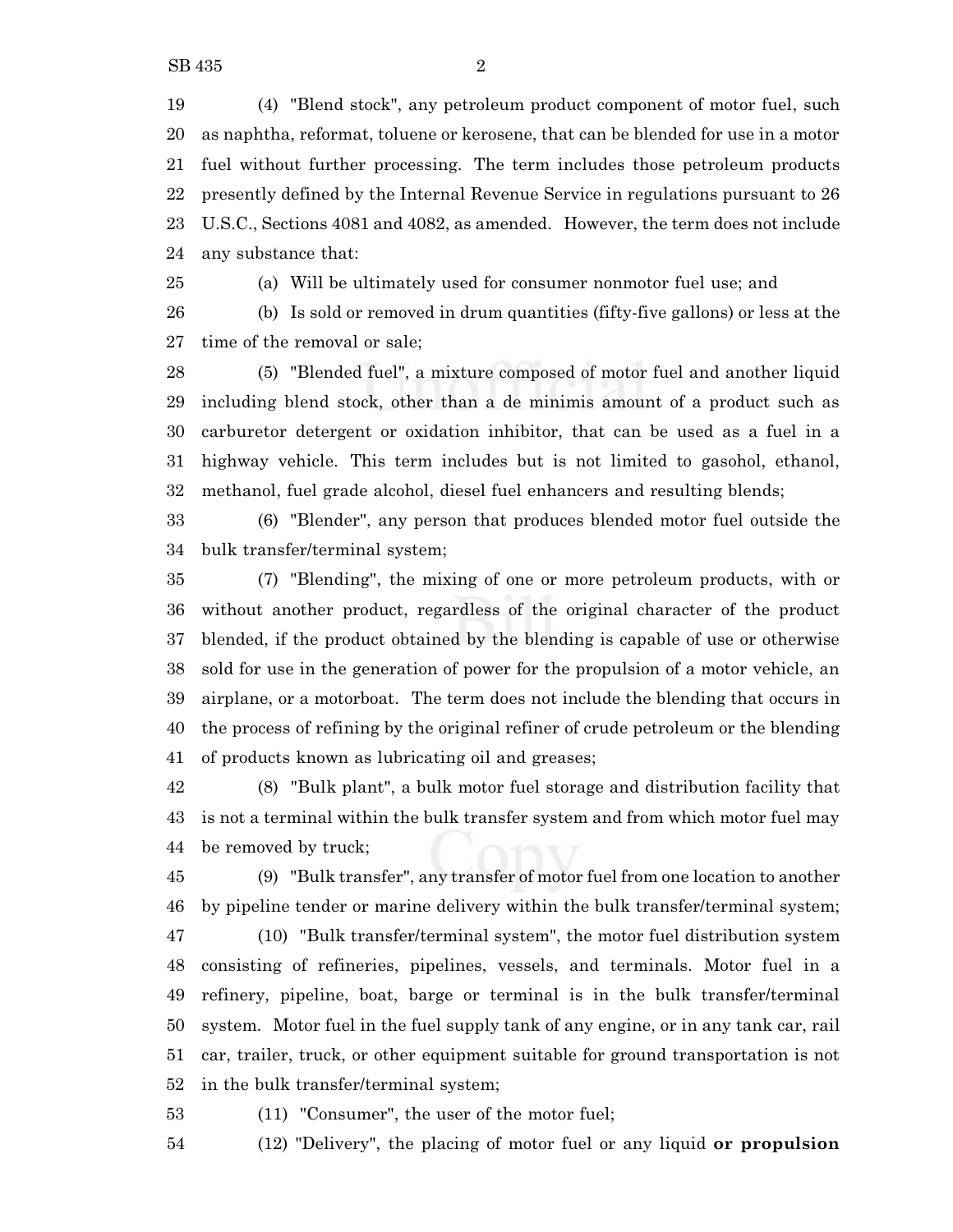**energy** into the **battery,** fuel tank**, or storage device** of a motor vehicle or bulk storage facility;

(13) "Department", the department of revenue;

 (14) "Destination state", the state, territory, or foreign country to which motor fuel is directed for delivery into a storage facility, a receptacle, a container, or a type of transportation equipment for the purpose of resale or use;

 (15) "Diesel fuel", any liquid that is commonly or commercially known or sold as a fuel that is suitable for use in a diesel-powered highway vehicle. A liquid meets this requirement if, without further processing or blending, the liquid has practical and commercial fitness for use in the propulsion engine of a diesel-powered highway vehicle. "Diesel fuel" does not include jet fuel sold to a buyer who is registered with the Internal Revenue Service to purchase jet fuel and remit taxes on its sale or use to the Internal Revenue Service. "Diesel fuel" does not include biodiesel commonly referred to as B100 and defined in ASTM D6751, B99, or B99.9 until such biodiesel is blended with other diesel fuel or sold for highway use;

 (16) "Diesel-powered highway vehicle", a motor vehicle operated on a highway that is propelled by a diesel-powered engine;

(17) "Director", the director of revenue;

 (18) "Distributor", a person who either produces, refines, blends, compounds or manufactures motor fuel, imports motor fuel into a state or exports motor fuel out of a state, or who is engaged in distribution of motor fuel;

 (19) "Dyed fuel", diesel fuel or kerosene that is required to be dyed pursuant to United States Environmental Protection Agency rules or is dyed pursuant to Internal Revenue Service rules or pursuant to any other requirements subsequently set by the United States Environmental Protection Agency or Internal Revenue Service including any invisible marker requirements;

 (20) "Eligible purchaser", a distributor who has been authorized by the director to purchase motor fuel on a tax-deferred basis;

 (21) "Export", to obtain motor fuel in this state for sale or other distribution outside of this state. In applying this definition, motor fuel delivered out of state by or for the seller constitutes an export by the seller, and motor fuel delivered out of state by or for the purchaser constitutes an export by the purchaser;

 (22) "Exporter", any person, other than a supplier, who purchases motor fuel in this state for the purpose of transporting or delivering the fuel outside of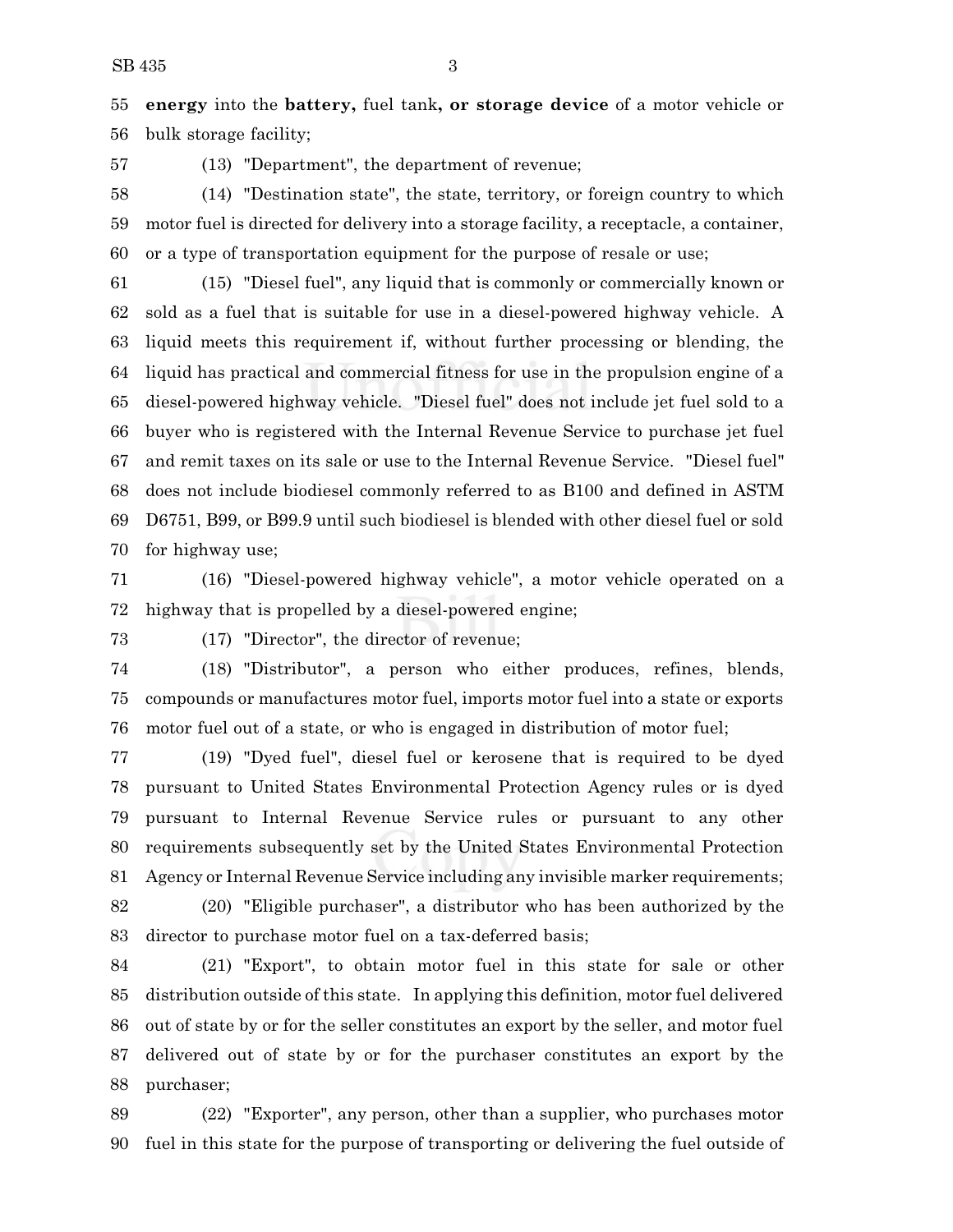this state;

 (23) "Farm tractor", all tractor-type, motorized farm implements and equipment but shall not include motor vehicles of the truck-type, pickup truck-type, automobiles, and other motor vehicles required to be registered and licensed each year pursuant to the provisions of the motor vehicle license and registration laws of this state;

 (24) "Fuel grade alcohol", a methanol or ethanol with a proof of not less than one hundred ninety degrees (determined without regard to denaturants) and products derived from such alcohol for blending with motor fuel;

 (25) "Fuel transportation vehicle", any vehicle designed for highway use which is also designed or used to transport motor fuels and includes transport trucks and tank wagons;

 (26) "Gasoline", all products commonly or commercially known or sold as gasoline that are suitable for use as a motor fuel. Gasoline does not include products that have an American Society for Testing and Materials (ASTM) octane number of less than seventy-five as determined by the motor method;

 (27) "Gross gallons", the total measured motor fuel, exclusive of any temperature or pressure adjustments, in U.S. gallons;

 (28) "Heating oil", a motor fuel that is burned in a boiler, furnace, or stove for heating or industrial processing purposes;

 (29) "Import", to bring motor fuel into this state by any means of conveyance other than in the fuel supply tank of a motor vehicle. In applying this definition, motor fuel delivered into this state from out-of-state by or for the seller constitutes an import by the seller, and motor fuel delivered into this state from out-of-state by or for the purchaser constitutes an import by the purchaser; (30) "Import verification number", the number assigned by the director with respect to a single transport truck delivery into this state from another state upon request for an assigned number by an importer or the transporter carrying motor fuel into this state for the account of an importer;

 (31) "Importer" includes any person who is the importer of record, pursuant to federal customs law, with respect to motor fuel. If the importer of record is acting as an agent, the person for whom the agent is acting is the importer. If there is no importer of record of motor fuel entered into this state, the owner of the motor fuel at the time it is brought into this state is the importer;

(32) "Interstate motor fuel user", any person who operates a motor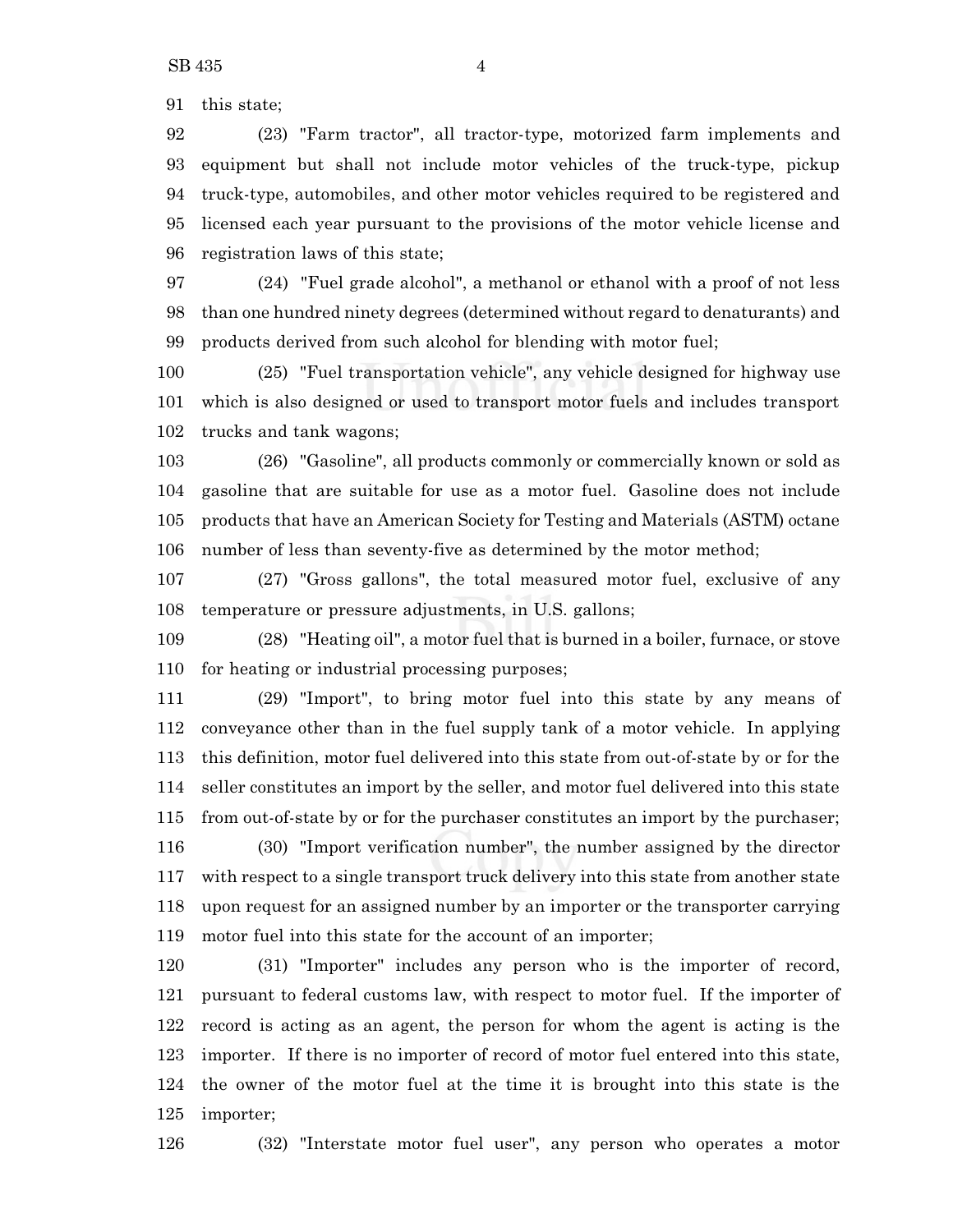fuel-powered motor vehicle with a licensed gross weight exceeding twenty-six thousand pounds that travels from this state into another state or from another state into this state;

 (33) "Invoiced gallons", the gallons actually billed on an invoice for payment to a supplier which shall be either gross or net gallons on the original manifest or bill of lading;

 (34) "K-1 kerosene", a petroleum product having an A.P.I. gravity of not less than forty degrees, at a temperature of sixty degrees Fahrenheit and a minimum flash point of one hundred degrees Fahrenheit with a sulfur content not exceeding four one-hundredths percent by weight;

 (35) "Kerosene", the petroleum fraction containing hydrocarbons that are slightly heavier than those found in gasoline and naphtha, with a boiling range of one hundred forty-nine to three hundred degrees Celsius;

 (36) "Liquid", any substance that is liquid in excess of sixty degrees Fahrenheit and at a pressure of fourteen and seven-tenths pounds per square inch absolute;

(37) "Motor fuel", gasoline, diesel fuel, kerosene and blended fuel;

 (38) "Motor vehicle", any automobile,truck,truck-tractor or any motor bus or self-propelled vehicle not exclusively operated or driven upon fixed rails or tracks. The term does not include:

 (a) Farm tractors or machinery including tractors and machinery designed for off-road use but capable of movement on roads at low speeds, or

(b) A vehicle solely operated on rails;

 (39) "Net gallons", the motor fuel, measured in U.S. gallons, when corrected to a temperature of sixty degrees Fahrenheit and a pressure of fourteen and seven-tenths pounds per square inch absolute (psi);

 (40) "Permissive supplier", an out-of-state supplier that elects, but is not required, to have a supplier's license pursuant to this chapter;

 (41) "Person", natural persons, individuals, partnerships, firms, associations, corporations, estates, trustees, business trusts, syndicates, this state, any county, city, municipality, school district or other political subdivision of the state, federally recognized Indian tribe, or any corporation or combination acting as a unit or any receiver appointed by any state or federal court;

 (42) "Position holder", the person who holds the inventory position in motor fuel in a terminal, as reflected on the records of the terminal operator. A person holds the inventory position in motor fuel when that person has a contract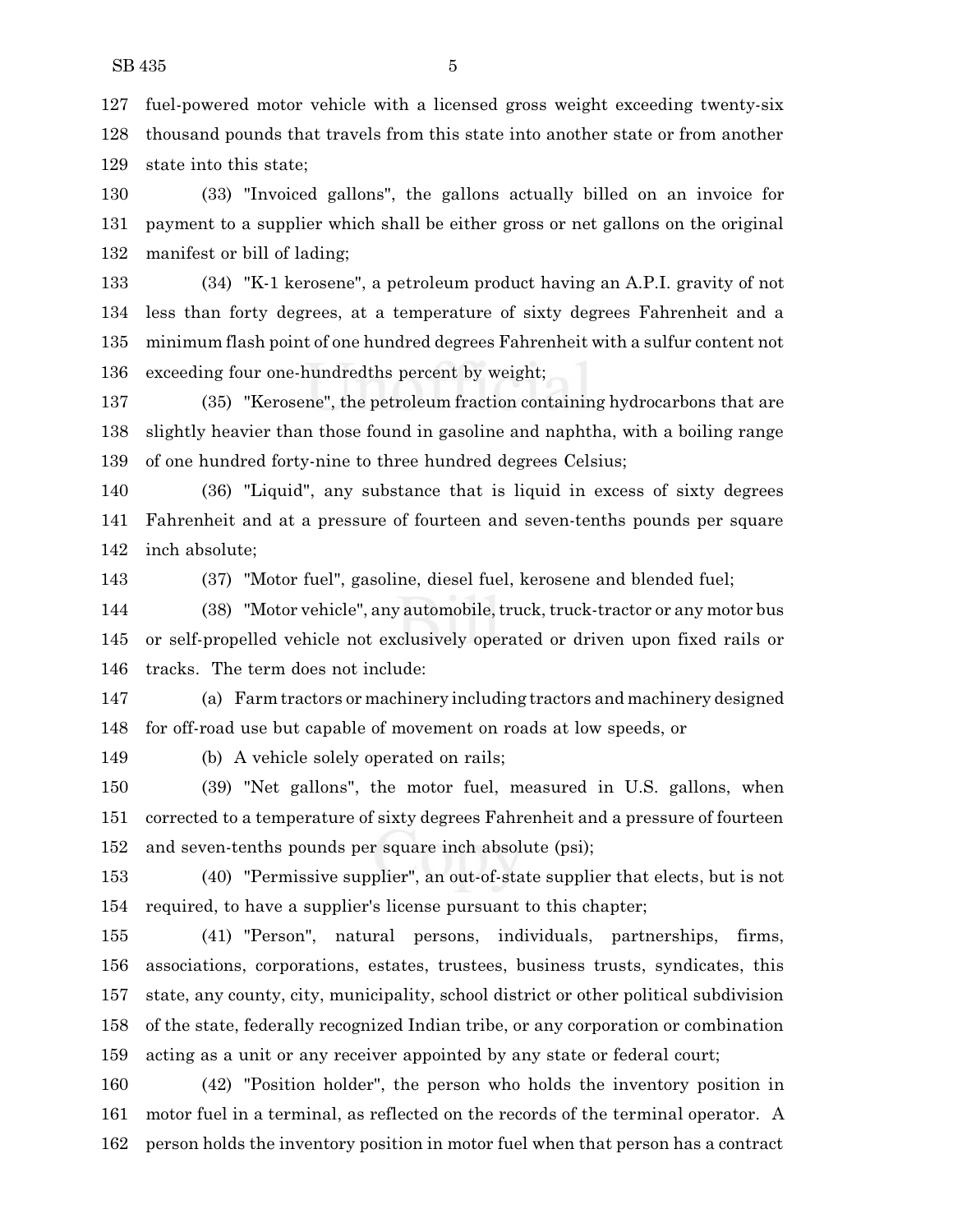with the terminal operator for the use of storage facilities and terminating services for motor fuel at the terminal. The term includes a terminal operator who owns motor fuel in the terminal;

 (43) "Propel", the operation of a motor vehicle, whether it is in motion or at rest;

 (44) "Public highway", every road, toll road, highway, street, way or place generally open to the use of the public as a matter of right for the purposes of vehicular travel, including streets and alleys of any town or city notwithstanding that the same may be temporarily closed for construction, reconstruction, maintenance or repair;

 (45) "Qualified terminal", a terminal which has been assigned a terminal control number ("tcn") by the Internal Revenue Service;

 (46) "Rack", a mechanism for delivering motor fuel from a refinery or terminal into a railroad tank car, a transport truck or other means of bulk transfer outside of the bulk transfer/terminal system;

 (47) "Refiner", any person that owns, operates, or otherwise controls a refinery;

 (48) "Refinery", a facility used to produce motor fuel from crude oil, unfinished oils, natural gas liquids, or other hydrocarbons and from which motor fuel may be removed by pipeline, by boat or barge, or at a rack;

 (49) "Removal", any physical transfer of motor fuel from a terminal, manufacturing plant, customs custody, pipeline, boat or barge, refinery or any facility that stores motor fuel;

 (50) "Retailer", a person that engages in the business of selling or dispensing to the consumer within this state;

(51) "Supplier", a person that is:

 (a) Registered or required to be registered pursuant to 26 U.S.C., Section 4101, for transactions in motor fuels in the bulk transfer/terminal distribution system; and

(b) One or more of the following:

a. The position holder in a terminal or refinery in this state;

b. Imports motor fuel into this state from a foreign country;

 c. Acquires motor fuel from a terminal or refinery in this state from a position holder pursuant to either a two-party exchange or a qualified buy-sell arrangement which is treated as an exchange and appears on the records of the terminal operator; or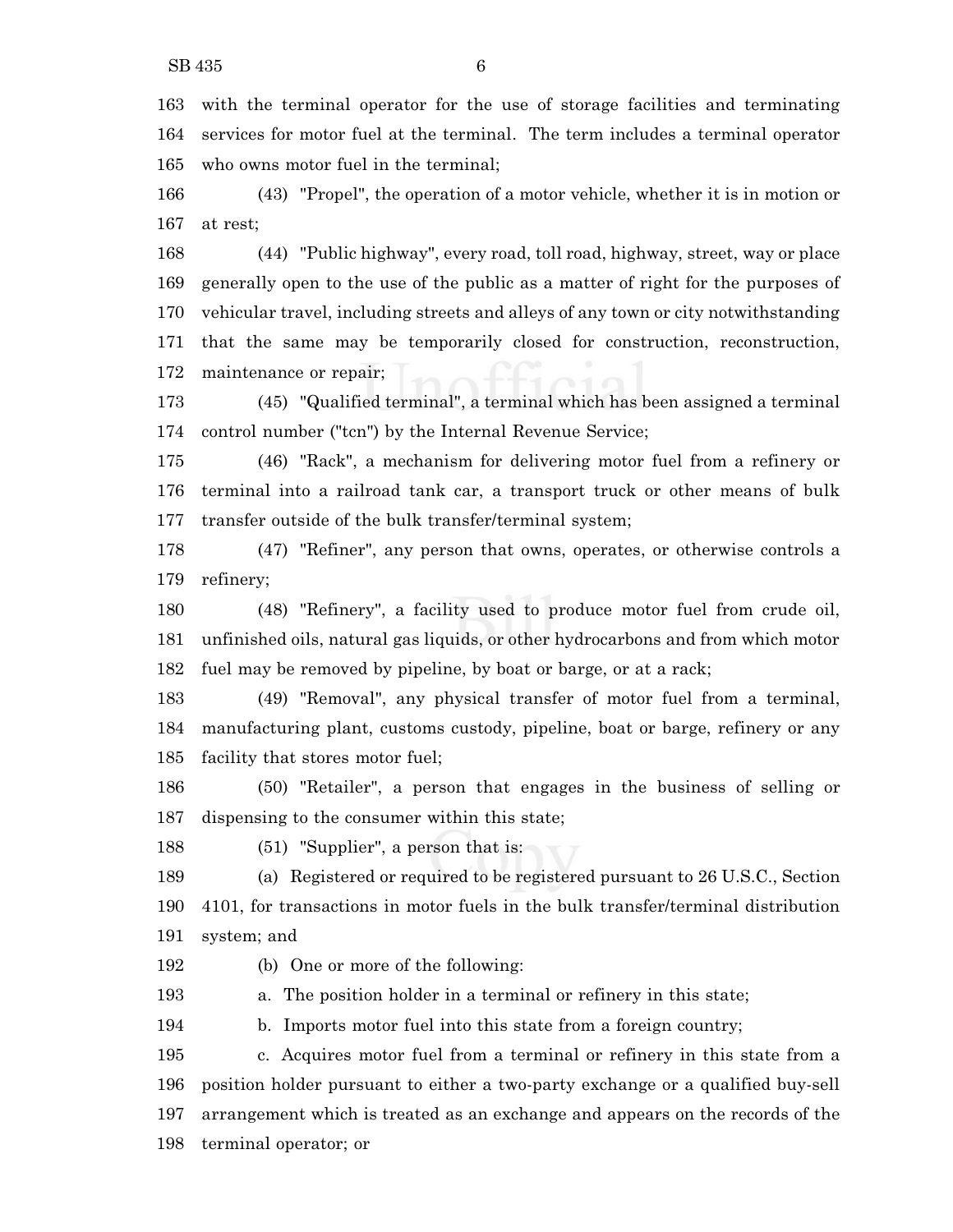d. The position holder in a terminal or refinery outside this state with respect to motor fuel which that person imports into this state. A terminal operator shall not be considered a supplier based solely on the fact that the terminal operator handles motor fuel consigned to it within a terminal. "Supplier" also means a person that produces fuel grade alcohol or alcohol-derivative substances in this state, produces fuel grade alcohol or alcohol-derivative substances for import to this state into a terminal, or acquires upon import by truck, rail car or barge into a terminal, fuel grade alcohol or alcohol-derivative substances. "Supplier" includes a permissive supplier unless specifically provided otherwise;

 (52) "Tank wagon", a straight truck having multiple compartments designed or used to carry motor fuel;

(53) "Terminal", a bulk storage and distribution facility which includes:

(a) For the purposes of motor fuel, is a qualified terminal;

 (b) For the purposes of fuel grade alcohol, is supplied by truck, rail car, boat, barge or pipeline and the products are removed at a rack;

 (54) "Terminal bulk transfers" include but are not limited to the following: (a) Boat or barge movement of motor fuel from a refinery or terminal to a terminal;

 (b) Pipeline movements of motor fuel from a refinery or terminal to a terminal;

 (c) Book transfers of product within a terminal between suppliers prior to completion of removal across the rack; and

 (d) Two-party exchanges or buy-sell supply arrangements within a terminal between licensed suppliers;

 (55) "Terminal operator", any person that owns, operates, or otherwise controls a terminal. A terminal operator may own the motor fuel that is transferred through or stored in the terminal;

 (56) "Transmix", the buffer or interface between two different products in a pipeline shipment, or a mix of two different products within a refinery or terminal that results in an off-grade mixture;

 (57) "Transport truck", a semitrailer combination rig designed or used to transport motor fuel over the highways;

 (58) "Transporter", any operator of a pipeline, barge, railroad or transport truck engaged in the business of transporting motor fuels;

(59) "Two-party exchange", a transaction in which the motor fuel is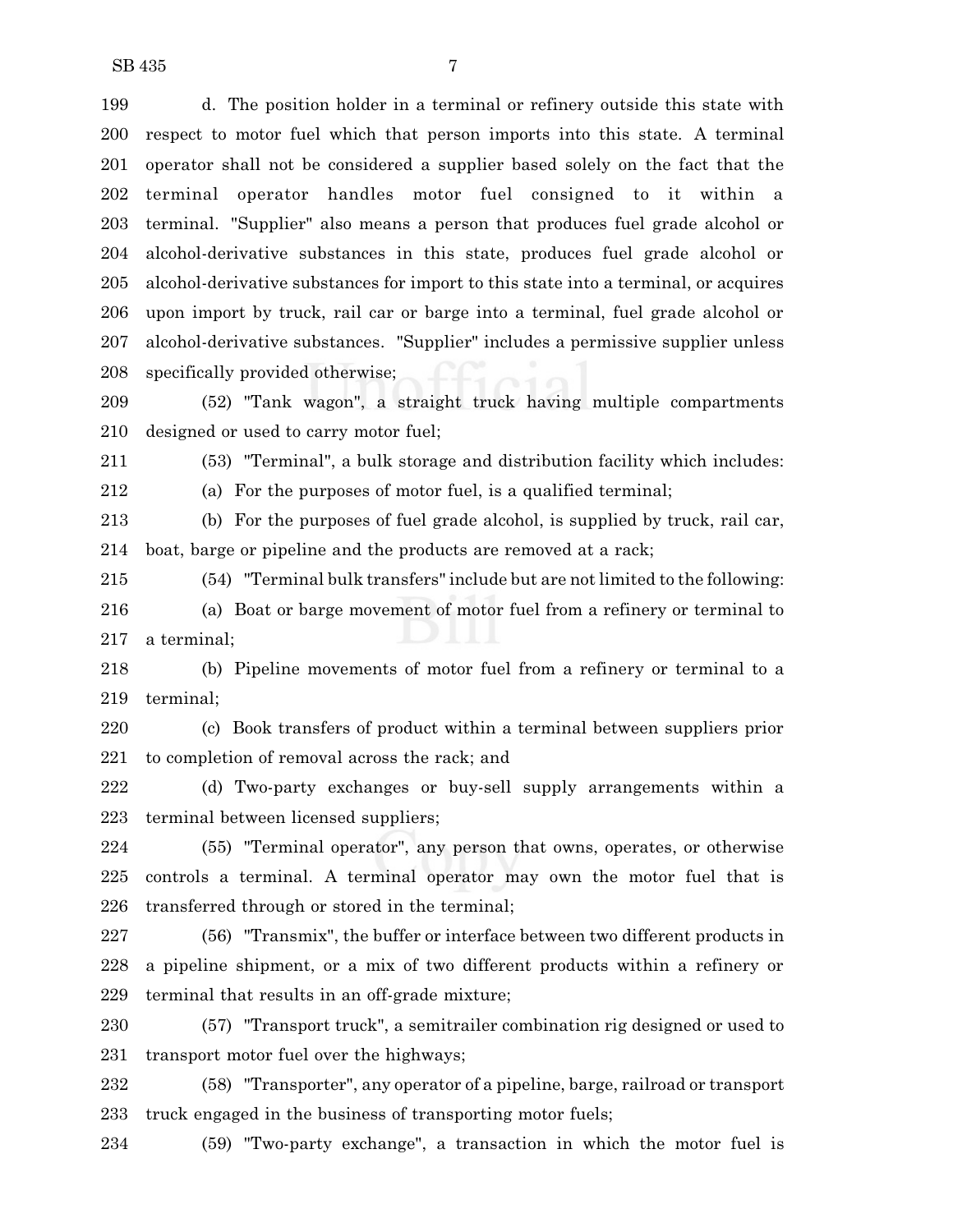transferred from one licensed supplier or licensed permissive supplier to another licensed supplier or licensed permissive supplier and:

 (a) Which transaction includes a transfer from the person that holds the original inventory position for motor fuel in the terminal as reflected on the records of the terminal operator; and

 (b) The exchange transaction is simultaneous with removal from the terminal by the receiving exchange partner. However, in any event, the terminal operator in its books and records treats the receiving exchange party as the supplier which removes the product across a terminal rack for purposes of reporting such events to this state;

(60) "Ultimate vendor", a person that sells motor fuel to the consumer;

 (61) "Undyed diesel fuel", diesel fuel that is not subject to the United States Environmental Protection Agency dyeing requirements, or has not been dyed in accordance with Internal Revenue Service fuel dyeing provisions; and

 (62) "Vehicle fuel tank", any receptacle on a motor vehicle from which fuel is supplied for the propulsion of the motor vehicle.

142.803. 1. A tax is levied and imposed on all motor fuel used or consumed in this state as follows:

(1) Motor fuel, seventeen cents per gallon;

 (2) Alternative fuels, not subject to the decal fees as provided in section 142.869, with a power potential equivalent of motor fuel. In the event alternative fuel, which is not commonly sold or measured by the gallon, is used in motor vehicles on the highways of this state, the director is authorized to assess and collect a tax upon such alternative fuel measured by the nearest power potential equivalent to that of one gallon of regular grade gasoline. The determination by the director of the power potential equivalent of such alternative fuel shall be prima facie correct;

 (3) Aviation fuel used in propelling aircraft with reciprocating engines, nine cents per gallon as levied and imposed by section 155.080 to be collected as required under this chapter;

 (4) Compressed natural gas fuel, five cents per gasoline gallon equivalent until December 31, 2019, eleven cents per gasoline gallon equivalent from January 1, 2020, until December 31, 2024, and then seventeen cents per gasoline gallon equivalent thereafter. The gasoline gallon equivalent and method of sale for compressed natural gas shall be as published by the National Institute of Standards and Technology in Handbooks 44 and 130, and supplements thereto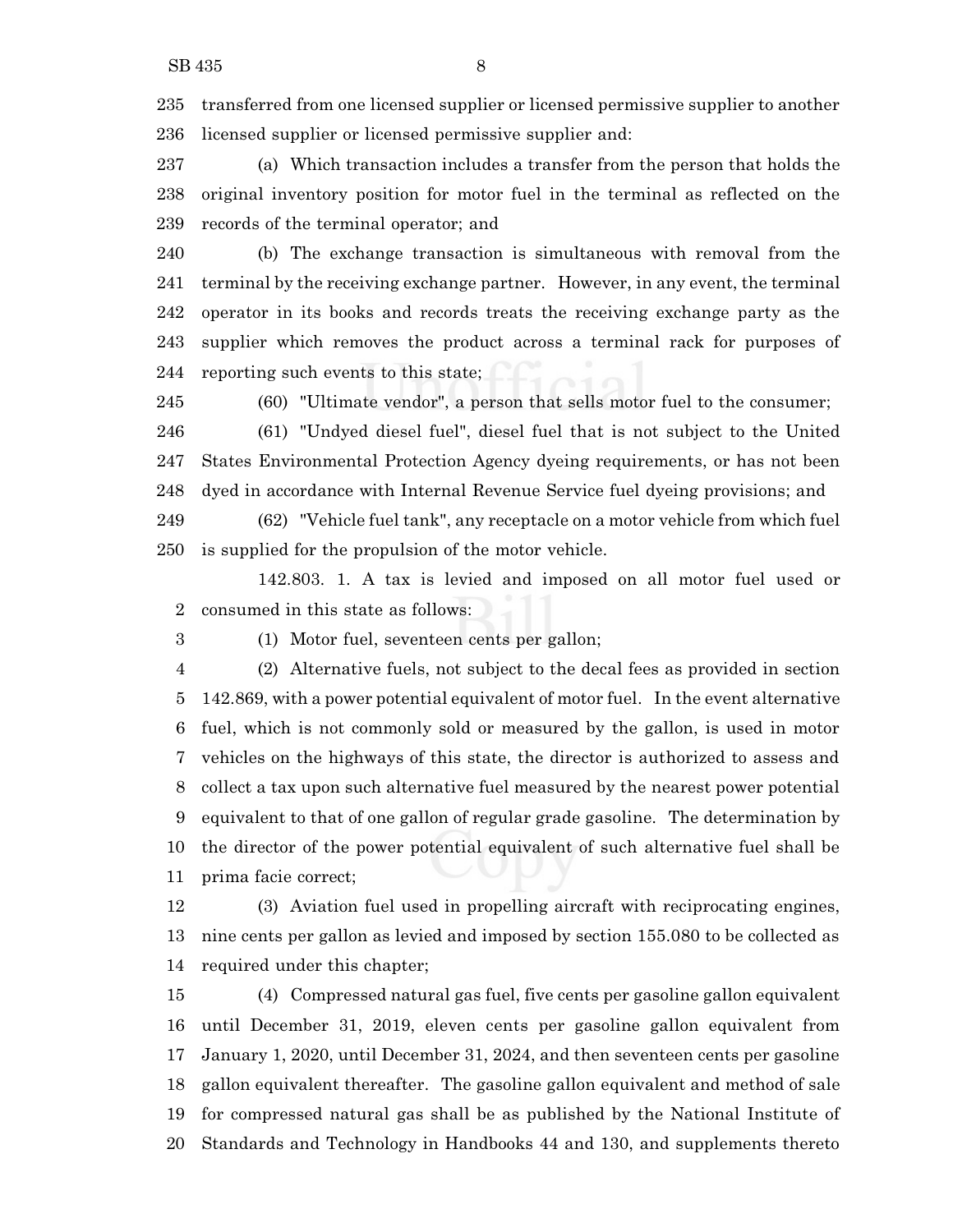or revisions thereof. In the absence of such standard or agreement, the gasoline gallon equivalent and method of sale for compressed natural gas shall be equal to five and sixty-six-hundredths pounds of compressed natural gas. All applicable provisions contained in this chapter governing administration, collections, and enforcement of the state motor fuel tax shall apply to the tax imposed on compressed natural gas, including but not limited to licensing, reporting, penalties, and interest;

 (5) Liquefied natural gas fuel, five cents per diesel gallon equivalent until December 31, 2019, eleven cents per diesel gallon equivalent from January 1, 2020, until December 31, 2024, and then seventeen cents per diesel gallon equivalent thereafter. The diesel gallon equivalent and method of sale for liquefied natural gas shall be as published by the National Institute of Standards and Technology in Handbooks 44 and 130, and supplements thereto or revisions thereof.

 In the absence of such standard or agreement, the diesel gallon equivalent and method of sale for liquefied natural gas shall be equal to six and six-hundredths pounds of liquefied natural gas. All applicable provisions contained in this chapter governing administration, collections, and enforcement of the state motor fuel tax shall apply to the tax imposed on liquefied natural gas, including but not limited to licensing, reporting, penalties, and interest;

 (6) **Propane gas fuel, five cents per gallon until December 31, 2019, eleven cents per gallon from January 1, 2020, until December 31, 2024, and then seventeen cents per gallon thereafter. All applicable provisions contained in this chapter governing administration, collection, and enforcement of the state motor fuel tax shall apply to the tax imposed on propane gas including, but not limited to, licensing, reporting, penalties, and interest;**

 **(7)** If a natural gas, compressed natural gas, **[**or**]** liquefied natural gas**, electric, or propane** connection is used for fueling motor vehicles and for another use, such as heating, the tax imposed by this section shall apply to the entire amount of natural gas, compressed natural gas, **[**or**]** liquefied natural gas**, electricity, or propane** used unless an approved separate metering and accounting system is in place.

 2. All taxes, surcharges and fees are imposed upon the ultimate consumer, but are to be precollected as described in this chapter, for the facility and convenience of the consumer. The levy and assessment on other persons as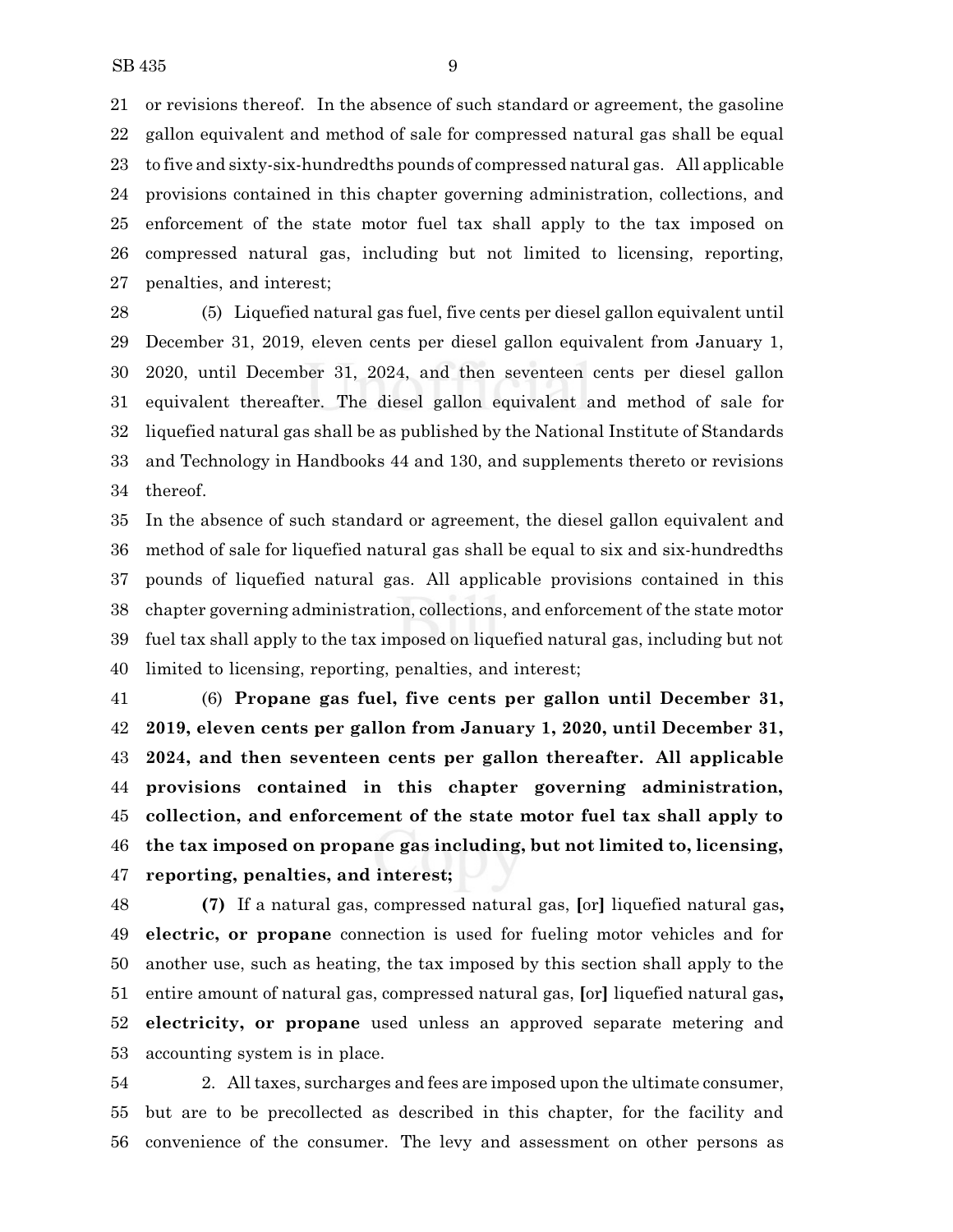specified in this chapter shall be as agents of this state for the precollection of the tax.

142.869. 1. The tax imposed by this chapter shall not apply to passenger motor vehicles, buses as defined in section 301.010, or commercial motor vehicles registered in this state which are powered by alternative fuel, and for which a valid decal has been acquired as provided in this section, provided that sales made to alternative fueled vehicles powered by **propane,** compressed natural gas**,** or liquefied natural gas that do not meet the requirements of subsection 3 of this section shall be taxed exclusively pursuant to subdivisions (4) **[**and (5)**] to (7)** of subsection 1 of section 142.803, respectively. The owners or operators of such motor vehicles shall, in lieu of the tax imposed by section 142.803, pay an annual alternative fuel decal fee as follows: seventy-five dollars on each passenger motor vehicle, school bus as defined in section 301.010, and commercial motor vehicle with a licensed gross vehicle weight of eighteen thousand pounds or less; one hundred dollars on each motor vehicle with a licensed gross weight in excess of eighteen thousand pounds but not more than thirty-six thousand pounds used for farm or farming transportation operations and registered with a license plate designated with the letter "F"; one hundred fifty dollars on each motor vehicle with a licensed gross vehicle weight in excess of eighteen thousand pounds but less than or equal to thirty-six thousand pounds, and each passenger-carrying motor vehicle subject to the registration fee provided in sections 301.059, 301.061 and 301.063; two hundred fifty dollars on each motor vehicle with a licensed gross weight in excess of thirty-six thousand pounds used for farm or farming transportation operations and registered with a license plate designated with the letter "F"; and one thousand dollars on each motor vehicle with a licensed gross vehicle weight in excess of thirty-six thousand pounds. Notwithstanding provisions of this section to the contrary, motor vehicles licensed as historic under section 301.131 which are powered by alternative fuel shall be exempt from both the tax imposed by this chapter and the alternative fuel decal requirements of this section.

 2. Except interstate fuel users and vehicles licensed under a reciprocity agreement as defined in section 142.617, the tax imposed by section 142.803 shall not apply to motor vehicles registered outside this state which are powered by alternative fuel other than **propane,** compressed natural gas**,** and liquefied natural gas, and for which a valid temporary alternative fuel decal has been acquired as provided in this section. The owners or operators of such motor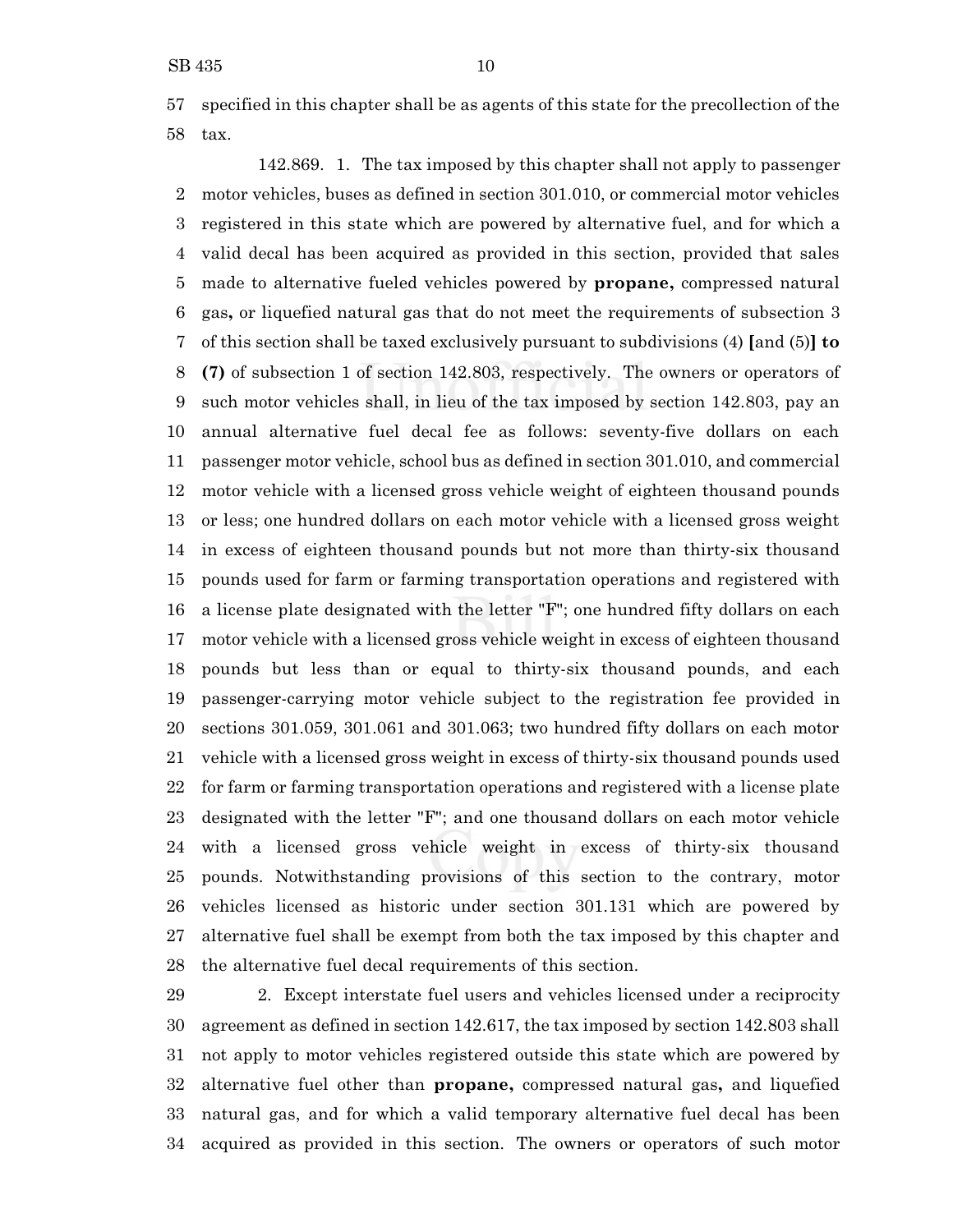vehicles shall, in lieu of the tax imposed by section 142.803, pay a temporary alternative fuel decal fee of eight dollars on each such vehicle. Such decals shall be valid for a period of fifteen days from the date of issuance and shall be attached to the lower right-hand corner of the front windshield on the motor vehicle for which it was issued. Such decal and fee shall not be transferable. All proceeds from such decal fees shall be deposited as specified in section 142.345. Alternative fuel dealers selling such decals in accordance with rules and regulations prescribed by the director shall be allowed to retain fifty cents for each decal fee timely remitted to the director.

 3. Owners or operators of passenger motor vehicles, buses as defined in section 301.010, or commercial motor vehicles registered in this state which are powered by compressed natural gas or liquefied natural gas who have installed a compressed natural gas fueling station or liquefied natural gas fueling station used solely to fuel the motor vehicles they own or operate as of December 31, 2015, may continue to apply for and use the alternative fuel decal in lieu of paying the tax imposed under subdivisions (4) and (5) of subsection 1 of section 142.803. Owners or operators of compressed natural gas fueling stations or liquefied natural gas fueling stations whose vehicles bear an alternative fuel decal shall be prohibited from selling or providing compressed natural gas or liquefied natural gas to any motor vehicle they do not own or operate. Owners or operators of motor vehicles powered by compressed natural gas or liquefied natural gas bearing an alternative fuel decal after January 1, 2016, that decline to renew the alternative fuel decals for such motor vehicles shall no longer be eligible to apply for and use alternative fuel decals under this subsection. Any compressed natural gas or liquefied natural gas obtained at any fueling station not owned by the owner or operator of the motor vehicle bearing an alternative fuel decal shall be subject to the tax under subdivisions (4) and (5) of subsection 1 of section 142.803.

 4. **An owner or operator of a motor vehicle powered by propane may continue to apply for and use the alternative fuel decal in lieu of paying the tax imposed under subdivision (6) of section 1 of section 142.803. If the appropriate motor fuel tax under subdivision (6) of subsection 1 of section 142.803 is collected at the time of fueling, an operator of a propane fueling station that uses quick-connect fueling nozzles may sell propane as a motor fuel without verifying the application of a valid Missouri alternative fuel decal. If an owner or**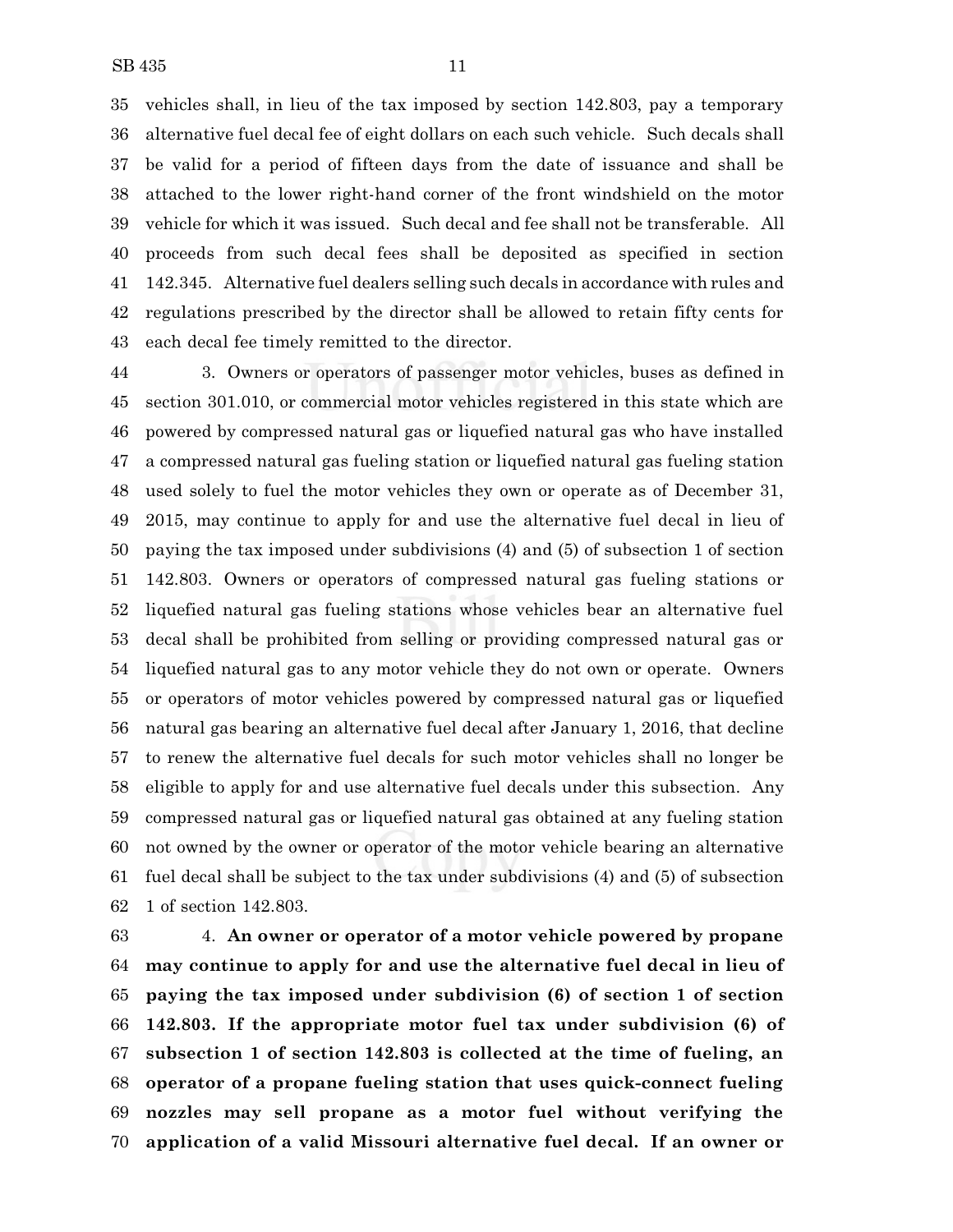**operator of a motor vehicle powered by propane that bears an alternative fuel decal refuels at an unattended propane refueling station, such owner or operator shall not be eligible for a refund of the motor fuel tax paid at such refueling.**

 **5.** The director shall annually, on or before January thirty-first of each year, collect or cause to be collected from owners or operators of the motor vehicles specified in subsection 1 of this section the annual decal fee. Applications for such decals shall be supplied by the department of revenue. In the case of a motor vehicle which is not in operation by January thirty-first of any year, a decal may be purchased for a fractional period of such year, and the amount of the decal fee shall be reduced by one-twelfth for each complete month which shall have elapsed since the beginning of such year. **This subsection shall not apply to an owner or operator of a motor vehicle powered by propane who fuels such vehicle exclusively at unattended fueling stations that collect the motor fuel tax.**

 **[**5.**] 6.** Upon the payment of the fee required by subsection 1 of this section, the director shall issue a decal, which shall be valid for the current calendar year and shall be attached to the lower right-hand corner of the front windshield on the motor vehicle for which it was issued.

 **[**6.**] 7.** The decal fee paid pursuant to subsection 1 of this section for each motor vehicle shall be transferable upon a change of ownership of the motor vehicle and, if the LP gas or natural gas equipment is removed from a motor vehicle upon a change of ownership and is reinstalled in another motor vehicle, upon such reinstallation. Such transfers shall be accomplished in accordance with rules and regulations promulgated by the director.

 **[**7.**] 8.** It shall be unlawful for any person to operate a motor vehicle required to have an alternative fuel decal upon the highways of this state without a valid decal **unless the motor vehicle is exclusively fueled at propane, compressed natural gas, or liquefied natural gas fueling stations that collect the motor fuel tax**.

 **[**8.**] 9.** No person shall cause to be put, or put, **[**LP gas**] any alternative fuel** into the fuel supply receptacle **or battery** of a motor vehicle required to have an alternative fuel decal unless the motor vehicle **either** has a valid decal attached to it **or the appropriate motor fuel tax is collected at the time of such fueling**. **[**Sales of fuel placed in the supply receptacle of a motor vehicle displaying such decal shall be recorded upon an invoice, which invoice shall